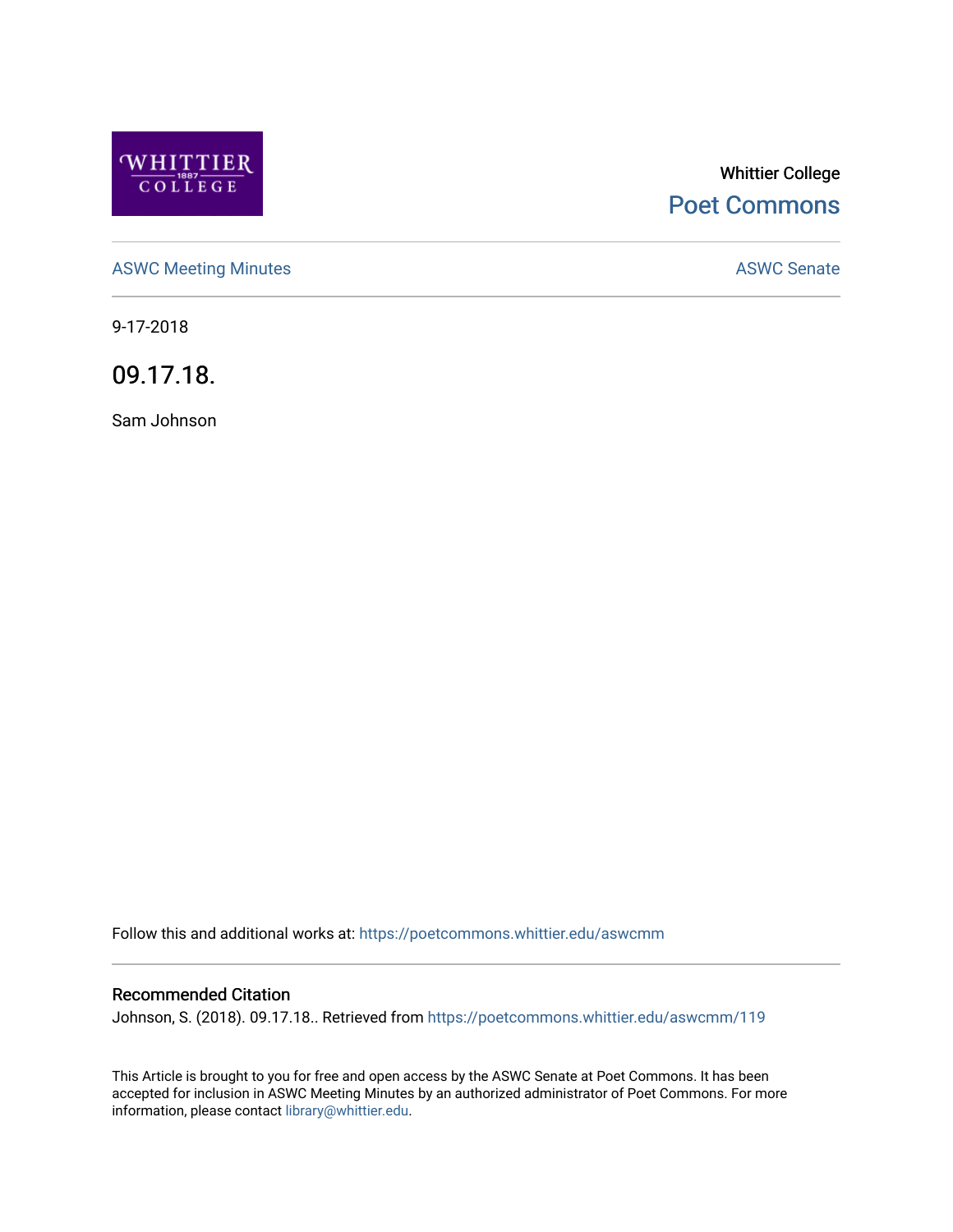

### **Meeting Minutes for 9/17/2018**

### **I. Meeting is called to order at 7:05pm**

### **II. Moment of Silence/Inspirational quote**

*Quote: "An investment in knowledge pays the best interest" -Benjamin Franklin* Read by Sen. Thomas

### **III. Mission Statement**

**a.** The ASWC Senate, as the governing body of the Associated Students of Whittier College, is dedicated to the betterment of the college as an institution and as a member of the broader community. The Senate shall assist on-campus clubs and organizations in creating, promoting and implementing dynamic programs and events that involve students and add value to their educational experience. This body will act as an open forum for students to voice their opinions and desires, always keeping the best interests of the ASWC in mind. In all its actions, the Senate will serve the students first with integrity, dedication, responsibility and humility.

Read by Sen. Tam

### **IV. The meeting was closed at 7:08pm in order to confirm the appointment of our Environmental Affairs Chair**

**The meeting was reopened at 7:12pm.**

**The announcement was made that Jenna Gelinas' appointment as the Environmental Affairs Chair was confirmed. Congrats!**

### **V. Roll Call-Secretary Johnson**

- **a. Present:** President Manning, VP Monreal, Secretary Johnson, Treasurer Delgado, Director Reeder, Director Hernandez, Director Olague, Sen. Morales, Representative Gelinas, Sen. Tam, Sen. Joachim, Sen. Thomas, Sen. Kotoski, Sen. Segura, Sen. Benitez, Sen. Eccles, Sen. O'Grady, Sen. Viteri, Sen. Sherman
- **b. Absent excused:** Sen. Moya
- **c. Unexcused: n/a**
- **VI. Minutes Amendment/Approval**
	- **a. Approved by Sen. Joachim**
	- **b. Seconded by Sen. Segura**

### **VII. Public Voice**

- **a.** No individuals were present for public voice
- **b.** Vice President Monreal: "I would like to welcome our new Dean of Students, Deanna Merino-Contino
- **c.** Deanna: I would just like to say hi, I might be here from time to time to stand in for Joel, but thanks so much for allowing me to be here.

### **VIII. President's Message- President Manning**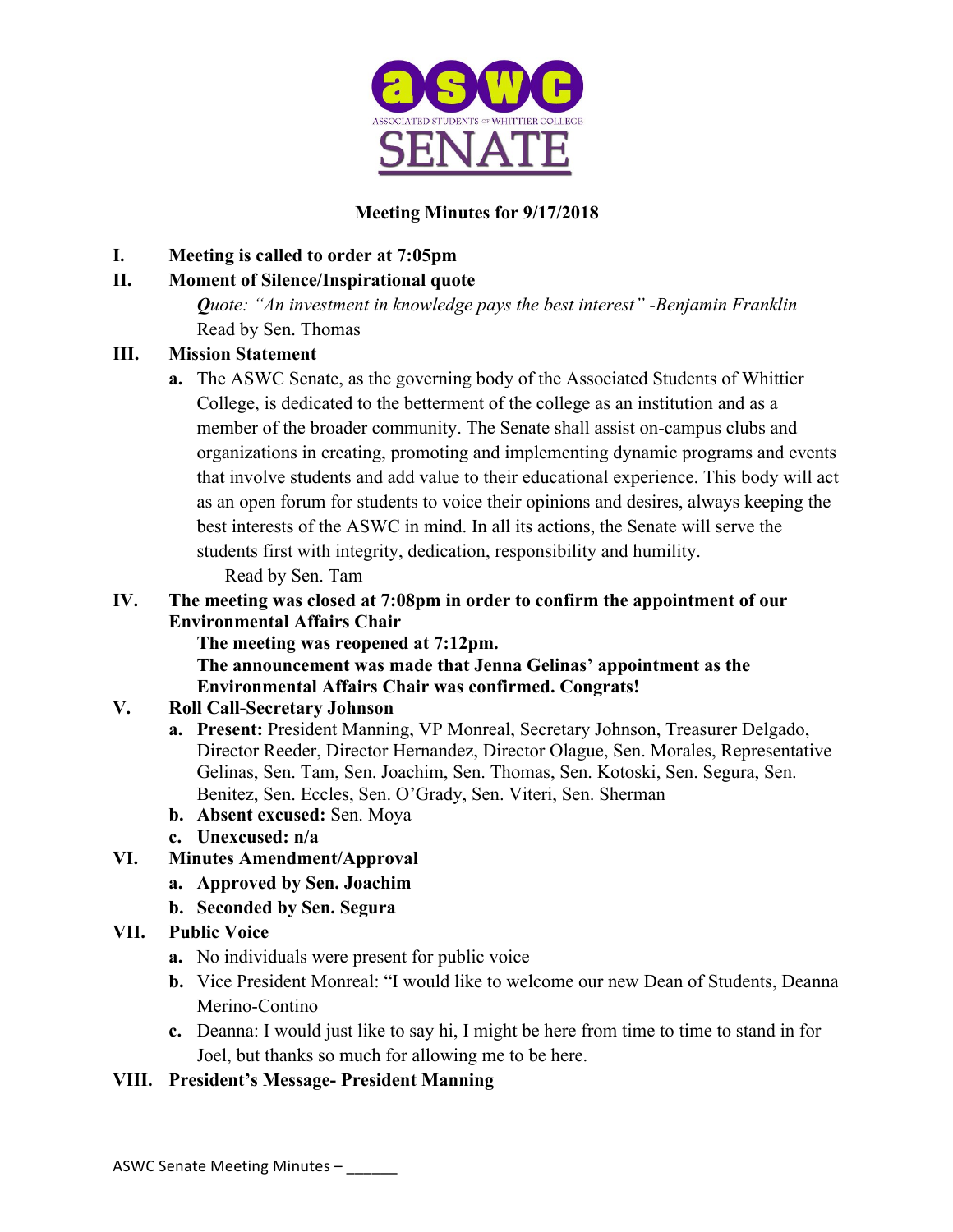**a.** I'm really excited to have confirmed our Environmental Action Advocate the positions for Residential Hall Rep has opened as well as one of the Student Body Rep positions so if you know any student interested please tell them to be on the lookout for the application which will be sent to the Student L as well as posted on Senate's Twitter account. Senators, make sure to confirm with Committee Chairs if you will be on their committee. Senators, Culinary and Feedback need Chairs so if you are interested please let us know.

### **IX. Treasurer's Report- Treasurer Delgado**

- **a.** General Fund Balance: \$88.604.00
- **b.** Operational Account Balance: TBD
- **c.** Reserve Account Balance: TBD
- **d.** Allocated thus far: \$0.00
- **e.** First readings: \$3,400
- **f.** Daily Calendar Considerations: \$3,400

### **X. Constituent Reports**

- **a.** Academic Affairs Chair n/a
- **b.** First Year Class Council n/a
- **c.** Commuter Representative Sen. Moya
	- a.Not present, read by President Manning: "Just a reminder to register your cars with Campus Safety! Register online then take your registration number to campus safety to pick up your decal. E-mail me if you have any questions dmoya@poets.whittier.edu"
- **d.** Residential Hall Representative n/a
- **e.** Student Body Representative Sen. Tam
	- a. **There was a student who experienced an allergic reaction in the CI after improper labeling of food. We would like to see more labeling of food as it relates to allergens.**
	- b. **Also, there are students who would like to see the Turkey Club Sandwich be re-introduced to the Spot as an option for food.**
- **f.** Student Body Representative Sen. Joachim
	- a.This last week I met with Jesus to discuss numbers regarding the Free Menstrual Care Initiative. Based off the current number of enrolled students, the current 3.5% of the semester budget that will be allocated to the project is  $\sim$ \$3,100. Once the numbers are finalized around the 24th of this month, we will be able to order the products.
	- b.First year students have also voiced concerns about why the student activities fair is so late into the month of September: some students wish to get involved on campus quicker to help with the transition to college.
- **g.** Student Body Representative Sen. Thomas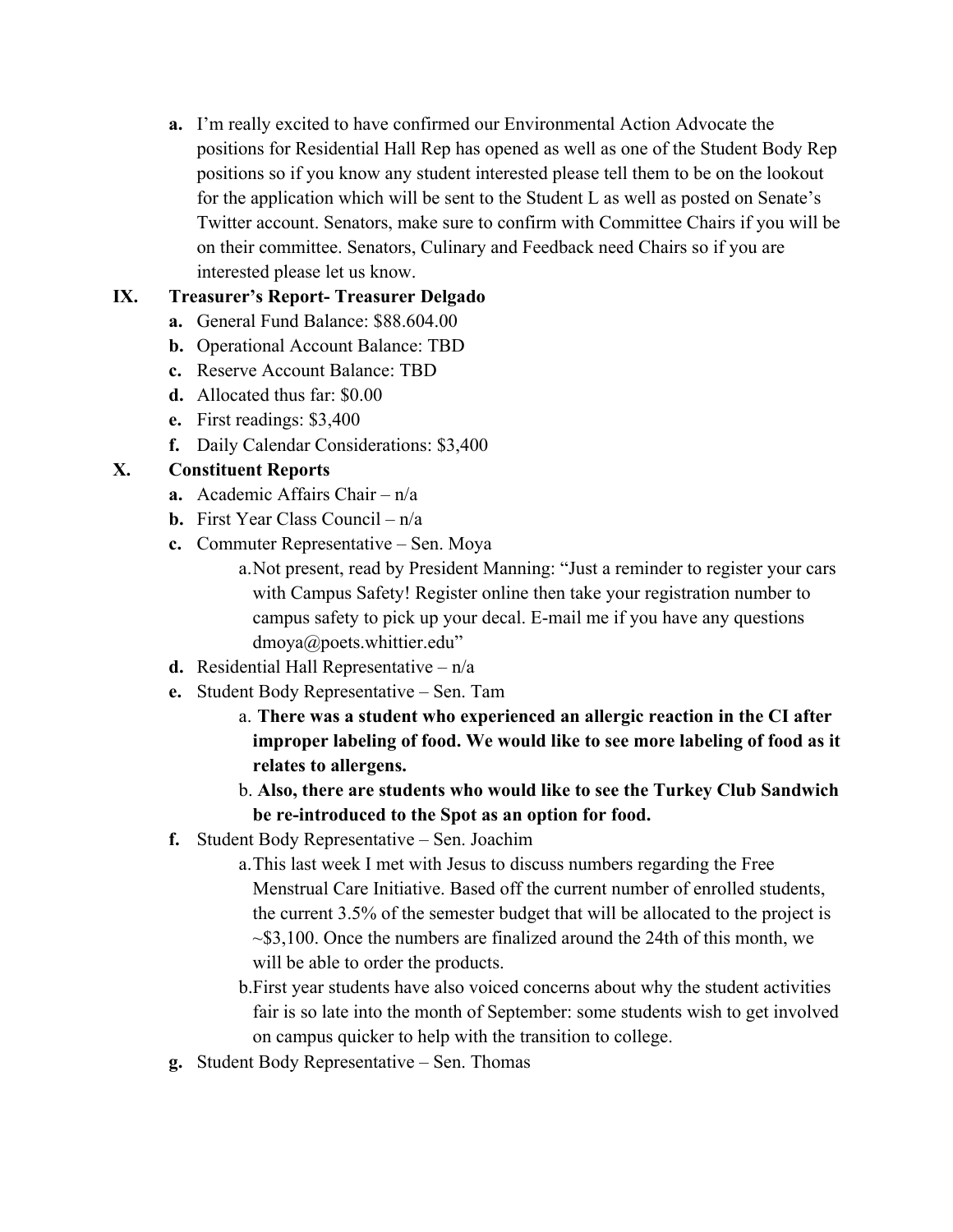- a. Problem that has been brought to her attention is the issue of ants in Turner. There was an exterminator on campus last week in Turner. I will be checking in with other students to see if the problem has been resolved.
- b. Rep. Gelinas: Exterminator will be coming in the following week to deal with that issue. Talk to your RCA's if you have any other issues while we wait for that issue to be resolved.
- c. Sen. O'Grady: Last year there was an issue with termites in Turner, so I think the problems with insects especially in Turner need to be addressed.
- d. Joe Melendez: If you have anyone that is dealing with these issues directly, please let us know because we will have the exterminator on campus next week. Please email us and let us know rooms/areas that are experiencing this problem.
- **h.** Student Body Representative n/a
- **i.** Diversity Council Representative Sen. Kotoski
	- a.We met for the first time last Tuesday (9/11) from 4:30-5:30 in the OEI. We had limited attendance to which I attribute to organizations not having to reregister until this past Friday (9/14). We discussed the rewritten Constitution and asked the representatives to spread the word in the their orgs that we are still searching for an Internal Chair to the Council. We have plans to meet again tomorrow 9/18 from 4:30-5:30 in the OEI to vote on the Constitution amendments and discuss the Activities Fair. After that, the meetings will be biweekly.
- **j.** Inter-Club Council Representative n/a
- **k.** Social Justice Coalition Representative Sen. Segura
	- a.The application for the Internal Affairs Chair for the Social Justice Coalition is up and running! The application can be found here. The SJC Internal Affairs Election will be on Friday, **September 21st from 8:00 am - 4:00 pm live on OrgSync** and we will announce the new Internal Affairs Chair on Friday, September 21st at 5:00 pm.
	- b.The next SJC meeting will begin at 4:30 on September 20th at the Garrett House.
- **l.** Media Council Representative Sen. Benitez
	- a. Nothing to report, the budget is still being worked on.
- **m.** Poet Student Athlete Leadership Academy Male Rep Sen. Eccles
	- a. In the last week Whittier College has had Men's Soccer, Water Polo and Football Competing.
	- b. Men's soccer on Sept 12th beat Caltech 5-1 at home and followed it up with a 4-1 win over La Verne. Soccer is currently 3-3 overall and 2-2 in conference play with 2 conference matches this week against Claremont Mudd-Scripps on Wednesday and Pomona-Pitzer on Saturday. Both games are away.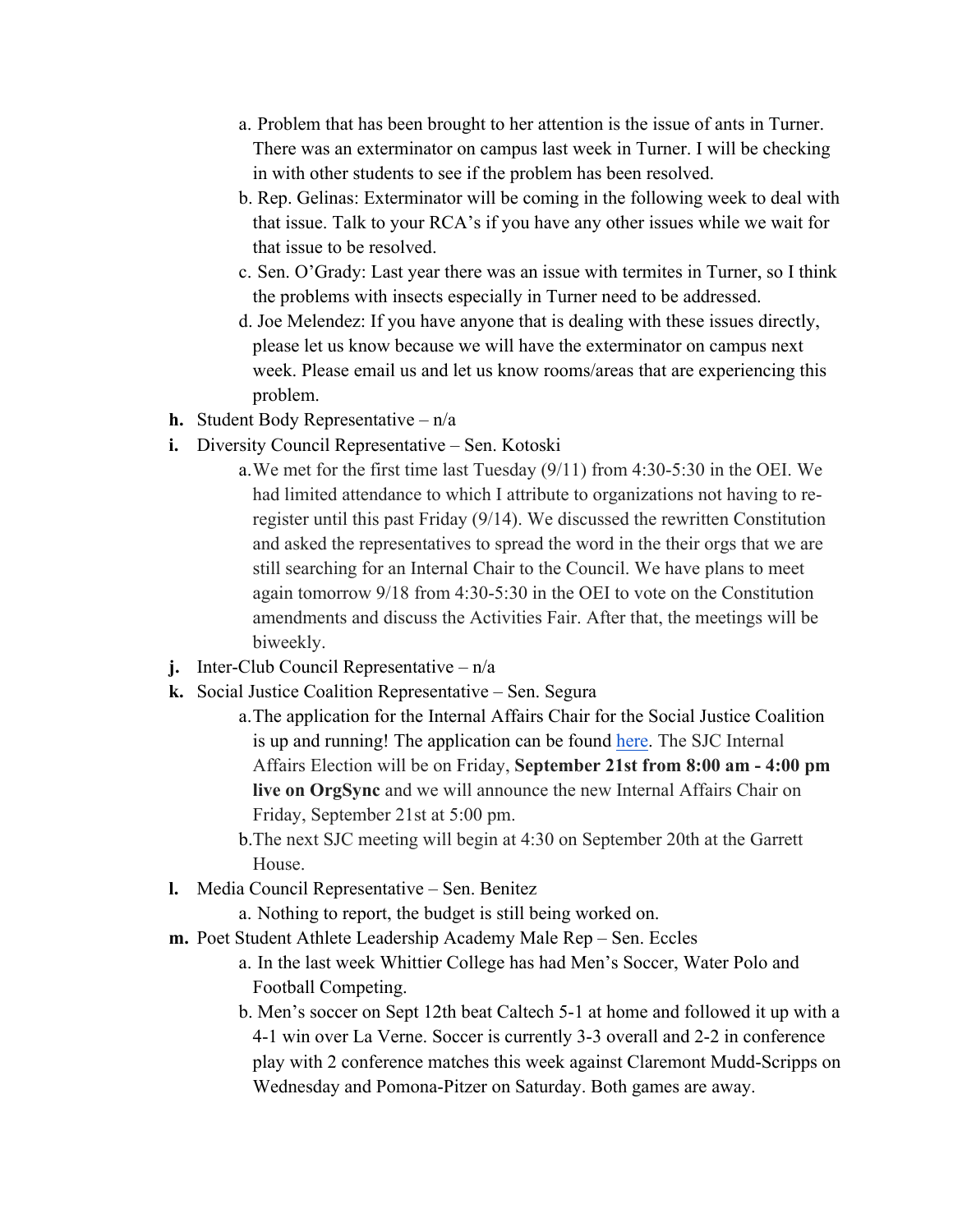- c. Men's water polo played 4 matches over the weekend finishing 1-3 in wins/loss. Their one win coming against California Baptist alongside 2 narrow losses by one goal to George Washington and Harvard Universities. They are 2-7 so far but have their first conference matchup against Caltech on this Saturday at home at 11:00am.
- d. Men's Football lost their home opener on Saturday 46 27 against Louis and Clark. They have their first conference match this Saturday against chapman at 7:00pm here at Whittier college.
- **n.** Poet Student Athlete Leadership Academy Female Rep Sen. O'Grady

#### a.Soccer

- 1. Recent game scores:
	- i. Whittier Plays La Verne to a 1-1 Draw
	- ii. Poets shutout Beavers 1-0
- 2. Upcoming games:
	- i. Wednesday the 19th against Claremont
	- ii. Saturday the 22nd against Pomona Pitzer
- b. Cross Country
	- 3. Upcoming Events:
		- i. The Mustang Challenge September 29th

#### b.Volleyball

- 1. Recent match:
	- i. Win against CalTech 3-0
	- ii. Win against Occidental 3-1
- 2. Upcoming Events:
	- i. September 21st against Chapman
- **o.** Inter-Society Council Male Rep Sen. Viteri
	- a.Thalians Fundraiser at Aunties September 20, 2018 7am-3pm, Scavenger Hunt, September 20, 2018 4:45-5:45
		- b.ISC Ice cream mixer September 27 7pm-9pm
- **p.** Inter-Society Council Female Rep Sen. Sherman
	- a.Athenians have Fundraiser September 25
	- b. Athenians: Fundraiser October 3, 2018 @ Yogurtland @ the Quad all day from 11am- 10pm.

### **XI. Committee Reports**

- **a.** Administrative *Vice President Monreal*
	- a. Meetings on Tuesday at 12:30
- **b.** Budget *Treasurer Delgado*

a.Thursdays, 12:30-1:30 in the OSE Conference Room

**c.** Campus Relations – Director Reeder a.Fridays, from 12:00-1:00pm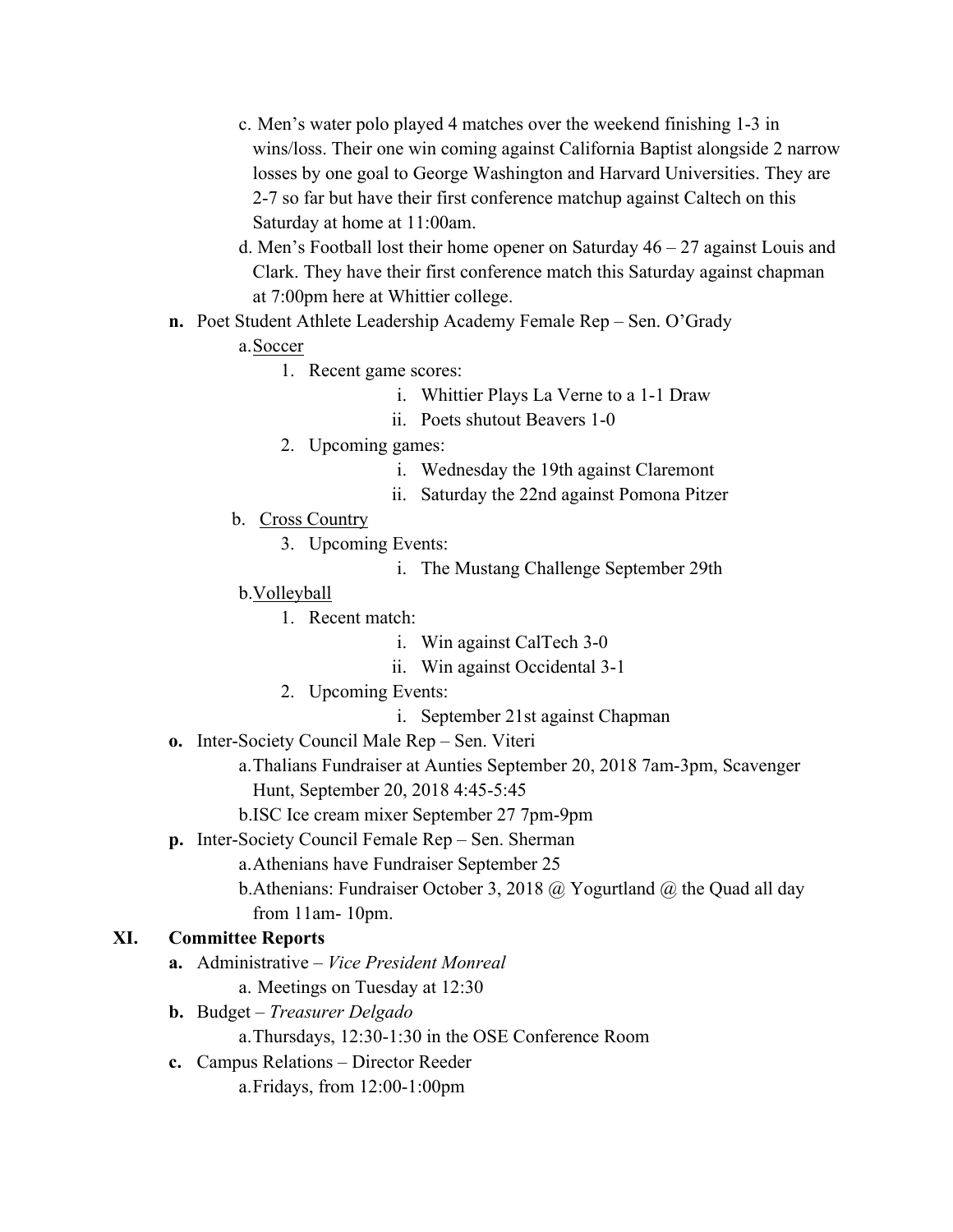**d.** Elections – Secretary Johnson

a.I have not decided yet on a time. Please email me if you are interested in joining the elections committee.

- **e.** Program Board *Directors Hernandez and Olague*
	- a. Program Board had our first chair meeting last Tuesday. Meetings are now open to all starting tomorrow, 9/18 at 4:30 pm in the OSE conference room. We began brainstorming our events for the semester and will have an event suggestion box at the Student Activities Fair on Thursday September 25th at our table. There was a Catalina Island excursion trip this past weekend. There will be a Dodger Game excursion trip this Friday 9/21. Sign-ups are live on OrgSync until capacity is met. Cost is \$20 per ticket in the all you can eat section. We are looking for committee members for anyone wanting to help our chairs plan and execute events.
- **f.** Advocacy *President Manning*

a.Thursdays at 4:00pm in the Senate office

- **g.** Culinary  $n/a$
- **h.** Student Feedback *n/a*
- **i.** Student Finance *Treasurer Delgado*
- **j.** Environmental *Rep. Gelinas*
	- a.Fridays, later in the day mostly
	- b.I am waiting on a meeting time because I got word that EPA day is December second on campus and students are already organizing and mobilizing specific events that are focused on different environmental issues. I am excited to work with those students and it is looking like the meeting time will be Friday afternoon.

### **XII. First Readings**

- **a. VIP Club**
- 1. Requesting \$3,400 for a speaker/honorarium fee
- 2. Series of workshops by Trina Tan "Dating takes practice"
- 3. Three different workshops
- 4. They are necessary for the climate of our campus
	- 1. Half of our Title IX reports last year were dating related
	- 2. Our first two reports this year have been related to dating incidents
- 5. Prospective dates are two sessions on Wednesday, September 19th and one session on Thursday, September 20th.
	- 1. Sen. Kotoski: "What is the background of the speaker? Just out of curiosity"
	- 2. Eryn Wells: She has a background in psychology and possibly sociology and has done a lot of work around people our age and hosted a lot of events relating to these topics
- 6. Sen. Eccles: "What classes are offering extra credit for attending this event"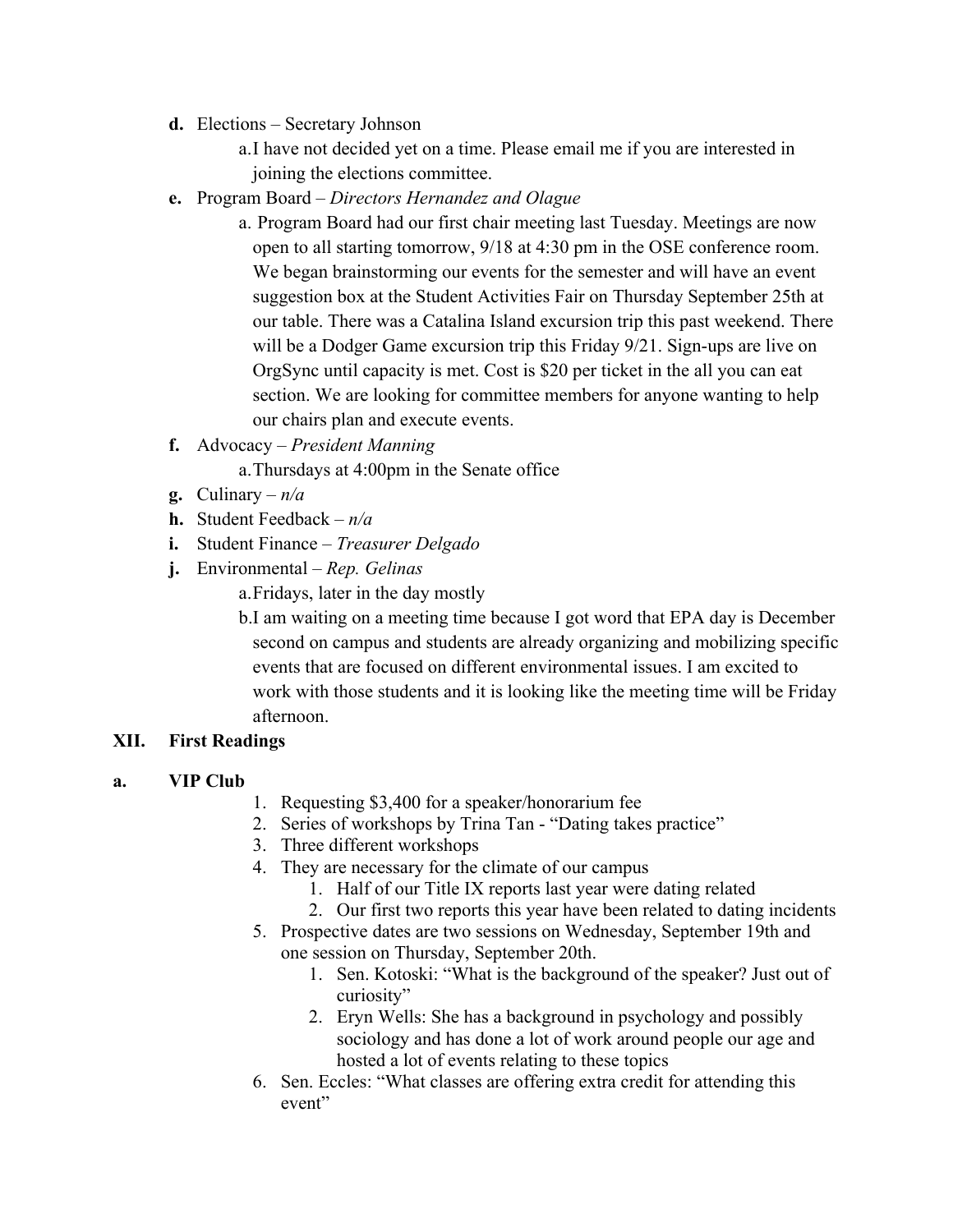- 1. Eryn Wells: Psych 100 is offering it as well as Dr. Scott and their classes.
- 7. Sen. O'Grady: "What is attendance like at your past events"
	- 1. Eryn Wells: It depends on the events, we've had an event with 250 students. Some others have 20-40 students, it just depends on the event and the topic being disgusted. We are hopefully expecting 75 at these series of events.
	- 2. Sen. Kotoski: "I have personally attended a lot of VIP events and they generally have good turn out and they are very meaningful and have a wide variety of individuals who attend."
- 8. Sen. Joachim: "Last year during budget committee, we asked the question about speakers saving funds by staying in the Dezember house, is that something you have looked into?"
	- 1. Eryn Wells: For this speaker, no. But in the future for other speakers we will definitely look into it.
- 9. Director Hernandez: "I just have a question about advertisement, have you done any internal advertising via word of mouth and conversation?"
	- 1. Eryn Wells: Mostly by word of mouth right now.
- 10. President Manning: "Given the climate of this campus, and the previous events hosted by VIP, I would like to commend the VIP Club for hosting such informative events and putting so much work into putting this event on.
- 11. Sen. Segura: "As a speaker on behalf of SJC, I would like to encourage the other Senators to fast track this event in order for them to be funded. We have personally spoken to our members about attending this series."
- 12. Sen. Segura motioned to Fast Track the event
	- 1. Sen. Joachim seconded.
- 13. Vote: 10-0-0
- 14. The motion was approved and the request was moved to daily calendar considerations.

### **XIII. Daily Calendar Considerations**

**a.** VIP Club

a.Fast tracked, requesting \$3,400

- b.Sen. Joachim moves to fund the event in the full amount
- c.Sen. Segura seconded.
- d.Vote: 10-0-0

e.The event was funded in the requested amount.

### **XIV. Misc. Business**

**a. None**

### **XV. Announcements**

**a. Deanna Contino: OSE has no director at the moment, sending out messages via Student-L so students are aware who they can reach out to regarding OSE. I would also like to speak to ASWC about Student-L and how students are feeling about the program**